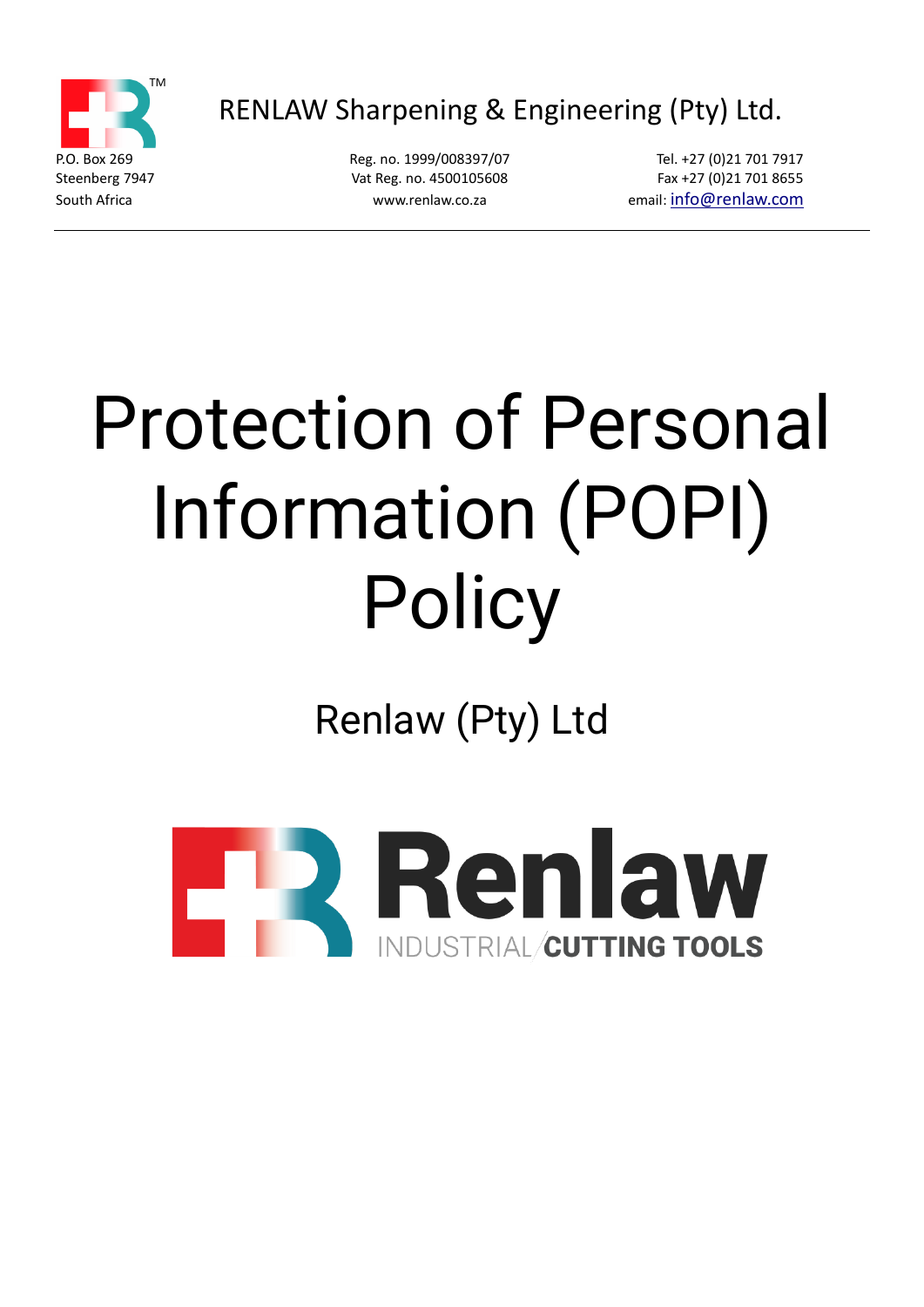

# RENLAW Sharpening & Engineering (Pty) Ltd.

P.O. Box 269 Reg. no. 1999/008397/07 Tel. +27 (0)21 701 7917 Steenberg 7947 **Vat Reg. no. 4500105608** Fax +27 (0) 21 701 8655 South Africa www.renlaw.co.za email: [info@renlaw.com](mailto:info@renlaw.com)

# **PERSONAL INFORMATION**

Personal information is any combination of information we have in our possession, or is likely to come into our possession, that can be used to identify, contact, or locate an individual ("Personal Information"), including any expression of opinion about such an individual.

Renlaw strongly believes in protecting the privacy of our customers, suppliers, and staff in order to keep their personal information confidential. In order to explain how we collect, use and protect personal information, we have developed this privacy policy.

### **USE OF INFORMATION**

We collect personal information or other information for:

### **Staff:**

- confirming and verifying an individual's identity
- ensuring that we have individuals contact details in case of an emergency.
- ensuring that staff can be contacted for operational reasons.
- ensuring that staff are paid.
- ensuring TAX, SDL, and legal compliance

### **Customers:**

- confirming and verifying an individual's identity
- auditing and record keeping
- ensuring that we can service our clients properly.
- conducting market or client satisfaction research
- following an individual's instructions
- informing an individual of our services; and/or
- making sure our business suits an individual's needs.

### **Suppliers:**

- confirming and verifying an individual's identity
- auditing and record keeping
- ensuring supplier reliability and accountability
- conducting supplier research
- following an individual's instructions
- ensuring that suppliers are paid for products and services.
- 1. Personal information submitted by an individual is used only for the purpose for which it was intended.
- 2. Copies of correspondence that may contain personal information is archived for record-keeping and back-up purposes only.
- 3. We will not, without an individual's consent, share information with any third party for any reason whatsoever.